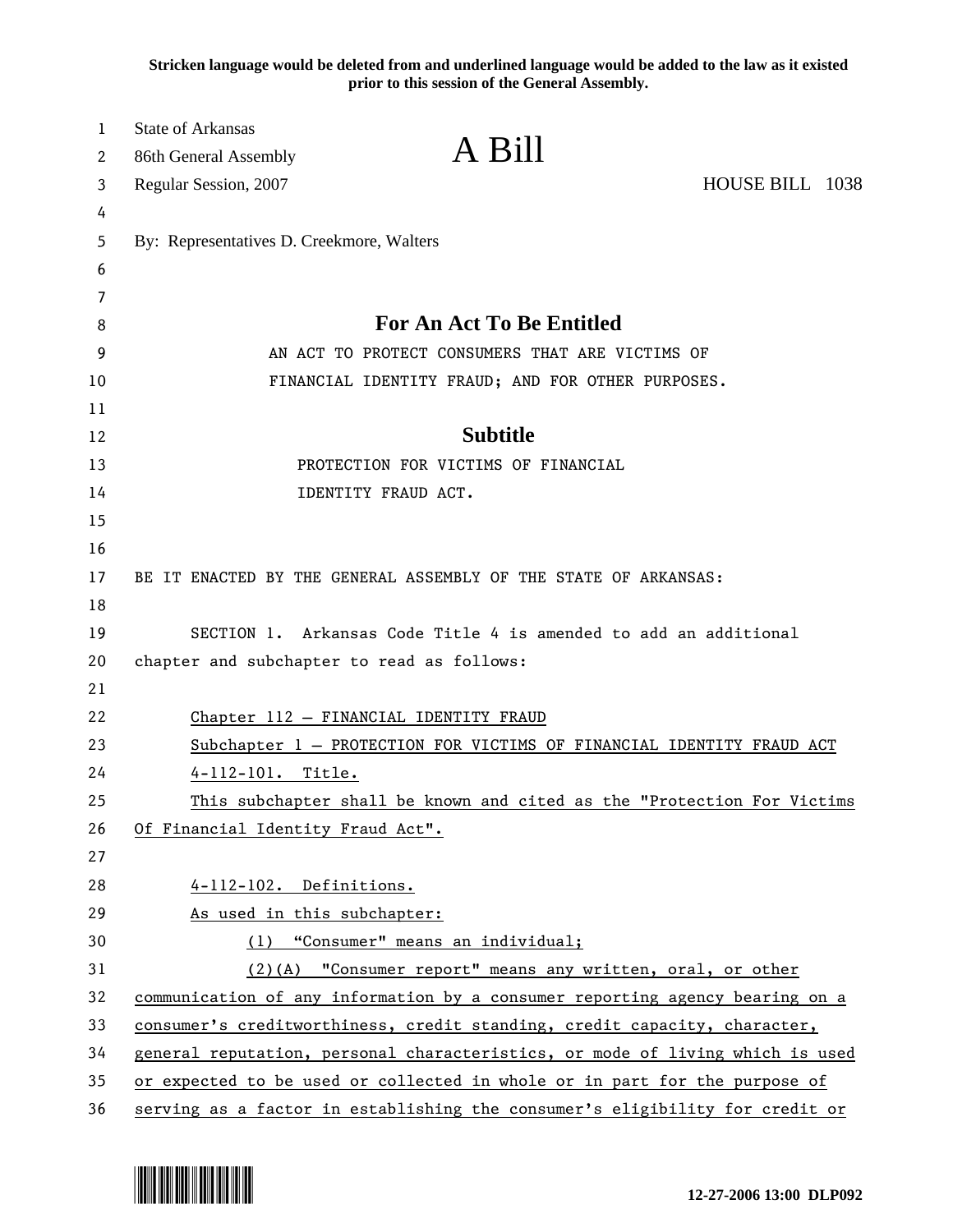| 1  | insurance to be used primarily for:                                             |
|----|---------------------------------------------------------------------------------|
| 2  | (i) Personal, family, or household purposes;                                    |
| 3  | (ii) Employment purposes; or                                                    |
| 4  | (iii) Any other purpose authorized under 15 U.S.C. §                            |
| 5  | 1681b as it existed on February 14, 2006.                                       |
| 6  | Except as provided in subdivision $(2)(C)$ of this<br>(B)                       |
| 7  | section, consumer report does not include:                                      |
| 8  | Subject to the affiliate sharing provisions of<br>(i)                           |
| 9  | 15 U.S.C. § 1681s-3 as it existed on February 14, 2006, any:                    |
| 10 | (a) Report containing information solely about                                  |
| 11 | transactions or experiences between the consumer and the person making the      |
| 12 | report;                                                                         |
| 13 | Communication of the information described<br>(b)                               |
| 14 | in subdivision $(2)(B)(i)(a)$ of this section among persons related by common   |
| 15 | ownership or affiliated by corporate control; or                                |
| 16 | (c) Communication of other information among                                    |
| 17 | persons related by common ownership or affiliated by corporate control, if it   |
| 18 | is clearly and conspicuously disclosed to the consumer that the information     |
| 19 | may be communicated among the persons and the consumer is given the             |
| 20 | opportunity, before the time that the information is initially communicated,    |
| 21 | to direct that the information not be communicated among the persons;           |
| 22 | (ii) Any authorization or approval of a specific                                |
| 23 | extension of credit directly or indirectly by the issuer of a credit card or    |
| 24 | similar device;                                                                 |
| 25 | (iii) Any report in which a person who has been                                 |
| 26 | requested by a third party to make a specific extension of credit directly or   |
| 27 | indirectly to a consumer conveys his or her decision with respect to the        |
| 28 | request, if the third party advises the consumer of the name and address of     |
| 29 | the person to whom the request was made and the person makes the disclosures    |
| 30 | to the consumer required under 15 U.S.C. § 1681m as it existed on February      |
| 31 | 14, 2006; or                                                                    |
| 32 | (iv) A communication described in 15 U.S.C. §                                   |
| 33 | $1681a(o)$ or 15 U.S.C. § 1681a(x) as they existed on February 14, 2006.        |
| 34 | Except for information or any communication of<br>(C)                           |
| 35 | information disclosed under 15 U.S.C. § $1681b(g)(3)$ as it existed on February |
| 36 | 14, 2006, the exclusions in subdivision $(2)(B)$ of this section shall not      |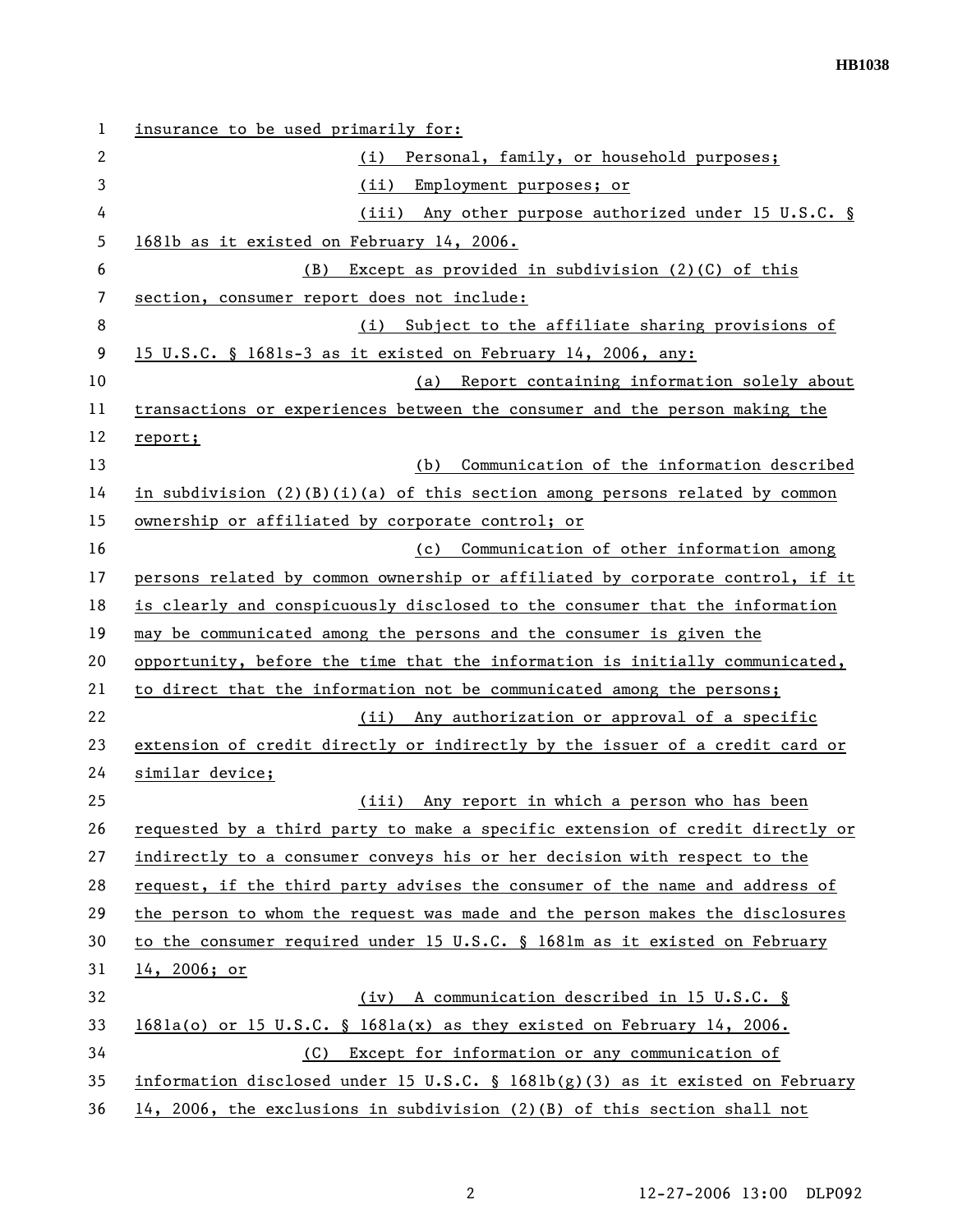| 1  | apply with respect to information disclosed to any person related by common      |
|----|----------------------------------------------------------------------------------|
| 2  | ownership or affiliated by corporate control, if the information is:             |
| 3  | (i) Medical information;                                                         |
| 4  | (ii) An individualized list or description based on                              |
| 5  | the payment transactions of the consumer for medical products or services; or    |
| 6  | (iii) An aggregate list of identified consumers                                  |
| 7  | based on payment transactions for medical products or services;                  |
| 8  | (3) "Consumer reporting agency" means any person that:                           |
| 9  | (A) For monetary fees, dues, or on a cooperative nonprofit                       |
| 10 | basis, regularly engages in whole or in part in the practice of assembling or    |
| 11 | evaluating consumer credit information or other information on consumers for     |
| 12 | the purpose of furnishing consumer reports to third parties; and                 |
| 13 | (B) Uses any means or facility of interstate commerce for                        |
| 14 | the purpose of preparing or furnishing consumer reports;                         |
| 15 | (4) "Financial identity fraud" means any act that is unlawful                    |
| 16 | under § 5-37-227;                                                                |
| 17 | (5) "Person" means any individual, partnership, corporation,                     |
| 18 | trust, estate, cooperative, association, government or governmental              |
| 19 | subdivision or agency, or other entity;                                          |
| 20 | (6) "Proper identification" means information sufficient to                      |
| 21 | identify a person; and                                                           |
| 22 | "Security freeze" means a notice placed in a consumer's<br>(7)                   |
| 23 | consumer report at the request of a consumer under $\S$ 4-112-103 that prohibits |
| 24 | a consumer reporting agency from releasing the consumer's consumer report or     |
| 25 | any information in the consumer report without the consumer's authorization.     |
| 26 |                                                                                  |
| 27 | 4-112-103. Security freeze by consumer reporting agency - Procedures.            |
| 28 | $(a)(1)(A)$ A consumer who has been or who reasonably believes that he           |
| 29 | or she has been the victim of financial identity fraud may request a security    |
| 30 | freeze on the consumer's consumer report by sending the request in writing by    |
| 31 | certified mail to a consumer reporting agency.                                   |
| 32 | The request for a security freeze shall include a<br>(B)                         |
| 33 | valid copy of a police report, investigative report, or complaint the            |
| 34 | consumer has filed with a law enforcement agency about the financial identity    |
| 35 | fraud that the consumer has been or that the consumer reasonably believes to     |
| 36 | have been the victim of.                                                         |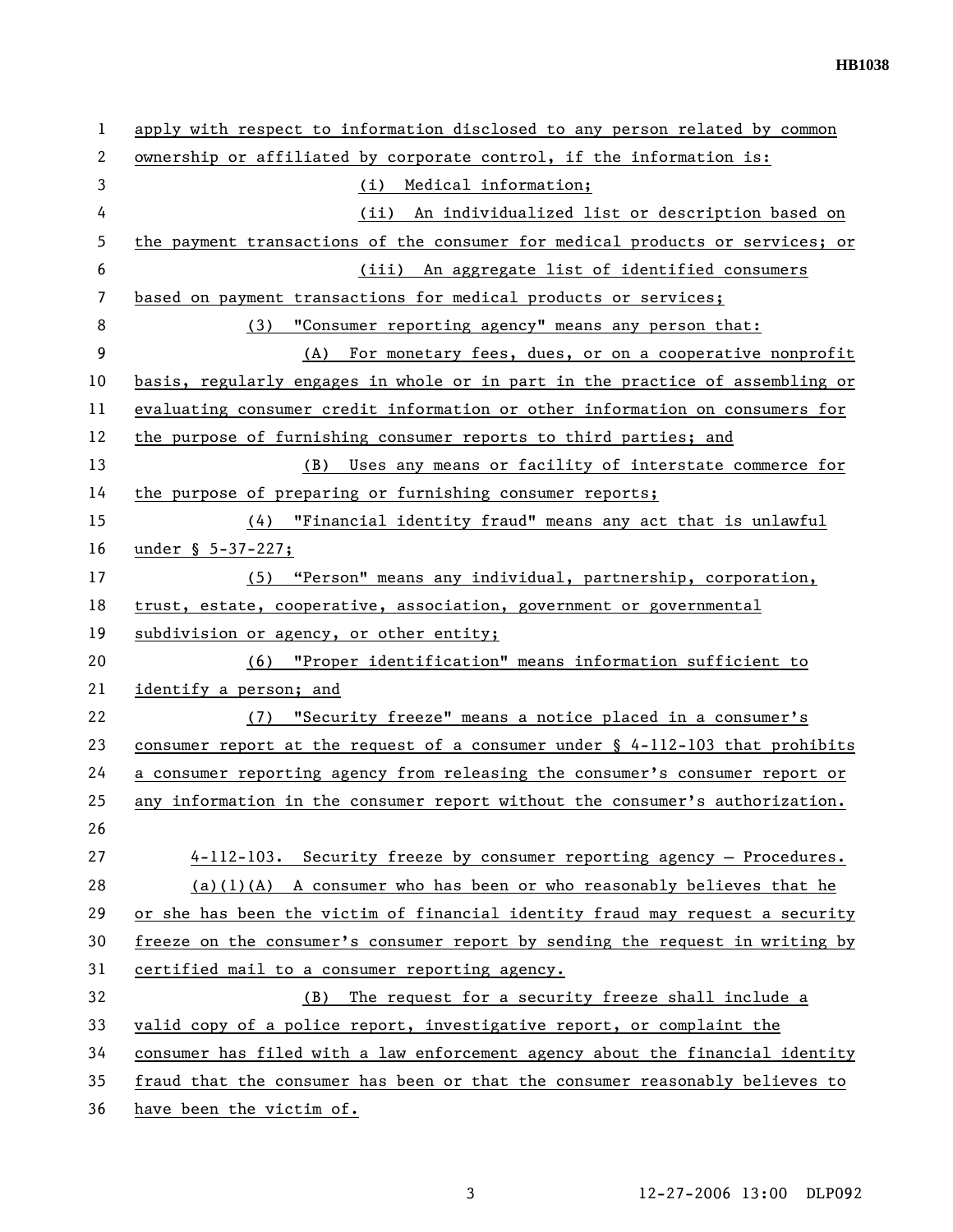| 1  | (C) A consumer reporting agency shall not charge a victim                     |
|----|-------------------------------------------------------------------------------|
| 2  | of financial identity fraud a fee for placing, removing, or suspending for a  |
| 3  | specific party or a period of time a security freeze on the victim's consumer |
| 4  | report.                                                                       |
| 5  | $(2)(A)$ A consumer who has not been the victim of financial                  |
| 6  | identity fraud may request a security freeze on the consumer's consumer       |
| 7  | report by sending the request in writing by certified mail to a consumer      |
| 8  | reporting agency.                                                             |
| 9  | A consumer reporting agency may charge a fee of not<br>(B)                    |
| 10 | more than ten dollars (\$10.00) to a consumer for:                            |
| 11 | Each placement of a security freeze;<br>(i)                                   |
| 12 | Each removal of a security freeze;<br>(ii)                                    |
| 13 | (iii) Each temporary suspension of a security freeze                          |
| 14 | for a period of time; or                                                      |
| 15 | Reissuing the same or a new personal<br>(iv)                                  |
| 16 | identification number if the consumer fails to retain the original personal   |
| 17 | identification number provided by the consumer reporting agency.              |
| 18 | (C) A consumer reporting agency may charge a fee of not                       |
| 19 | more than twelve dollars (\$12.00) for a temporary suspension of a security   |
| 20 | freeze for a specific party.                                                  |
| 21 | (3) Subject to the exceptions in subsection (i) of this section,              |
| 22 | when a security freeze has been placed in a consumer report the consumer      |
| 23 | reporting agency shall not:                                                   |
| 24 | Release the consumer report without the consumer's<br>(A)                     |
| 25 | authorization; or                                                             |
| 26 | (B)(i) Release information from a consumer report to a                        |
| 27 | person or entity other than the consumer without the consumer's               |
| 28 | authorization.                                                                |
| 29 | Subdivision $(a)(3)(B)(i)$ of this section shall<br>(ii)                      |
| 30 | not prevent a consumer reporting agency from advising a person or entity      |
| 31 | other than the consumer that a security freeze is in place with respect to    |
| 32 | the consumer report.                                                          |
| 33 | Upon receipt of a request that complies with subsection (a) of<br>(b)         |
| 34 | this section, a consumer reporting agency shall:                              |
| 35 | Place a security freeze in the placement of the consumer<br>(1)               |
| 36 | report no later than five (5) business days after receiving the request;      |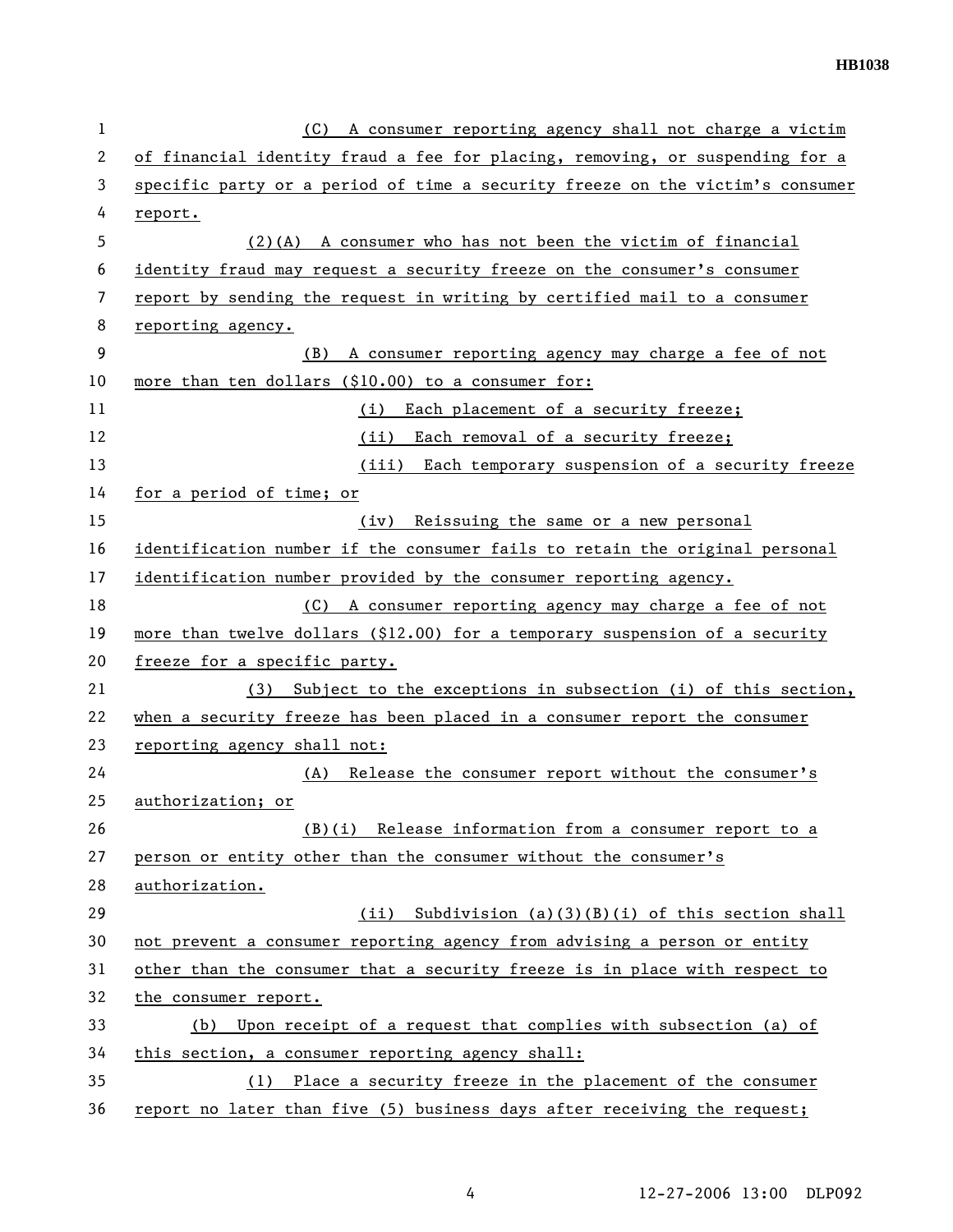| 1  | (2) Send a written confirmation of the placement of the security              |
|----|-------------------------------------------------------------------------------|
| 2  | freeze to the consumer within ten (10) business days of receipt of the        |
| 3  | request from the consumer;                                                    |
| 4  | (3) Provide the consumer with a personal identification number or             |
| 5  | password other than the consumer's social security number to be used by the   |
| 6  | consumer when providing authorization for the release of the consumer report  |
| 7  | to a specific party or for a period of time;                                  |
| 8  | Disclose to the consumer the consumer reporting agency's<br>(4)               |
| 9  | procedures for:                                                               |
| 10 | Placing and temporarily suspending a security freeze;<br>(A)                  |
| 11 | Allowing access to information from the consumer<br>and<br>(B)                |
| 12 | report for a specific party or period of time while the security freeze is in |
| 13 | place; and                                                                    |
| 14 | (5) Provide a sample copy of the consumer reporting agency's                  |
| 15 | disclosure form to the Consumer Protection Division of the Office of the      |
| 16 | Attorney General on or before January 15 of each year following the effective |
| 17 | date of this subchapter and any time a material change is made to its         |
| 18 | disclosure form.                                                              |
| 19 | $(c)(1)$ A consumer may allow access to his or her consumer report by a       |
| 20 | specific party or for a period of time while a security freeze is in place by |
| 21 | requesting that the security freeze be temporarily suspended and by providing |
| 22 | the consumer reporting agency:                                                |
| 23 | (A) Proper identification;                                                    |
| 24 | The personal identification number or password<br>(B)                         |
| 25 | provided by the consumer reporting agency under subdivision (b)(3) of this    |
| 26 | section; and                                                                  |
| 27 | A description of the specific party granted access or<br>(C)                  |
| 28 | the time period for which the consumer report is to be available to users.    |
| 29 | The consumer reporting agency shall comply with the request<br>(2)            |
| 30 | no later than three (3) business days after receiving the request.            |
| 31 | $(d)(1)$ A consumer reporting agency may develop procedures involving         |
| 32 | the use of telephone, facsimile transmission, the Internet, or other          |
| 33 | electronic media to receive and process a request from a consumer to          |
| 34 | temporarily suspend a security freeze under subsection (c) of this section.   |
| 35 | (2) A consumer reporting agency shall not charge a fee to a                   |
| 36 | consumer for use of the procedures described in subdivision $(d)(1)$ of this  |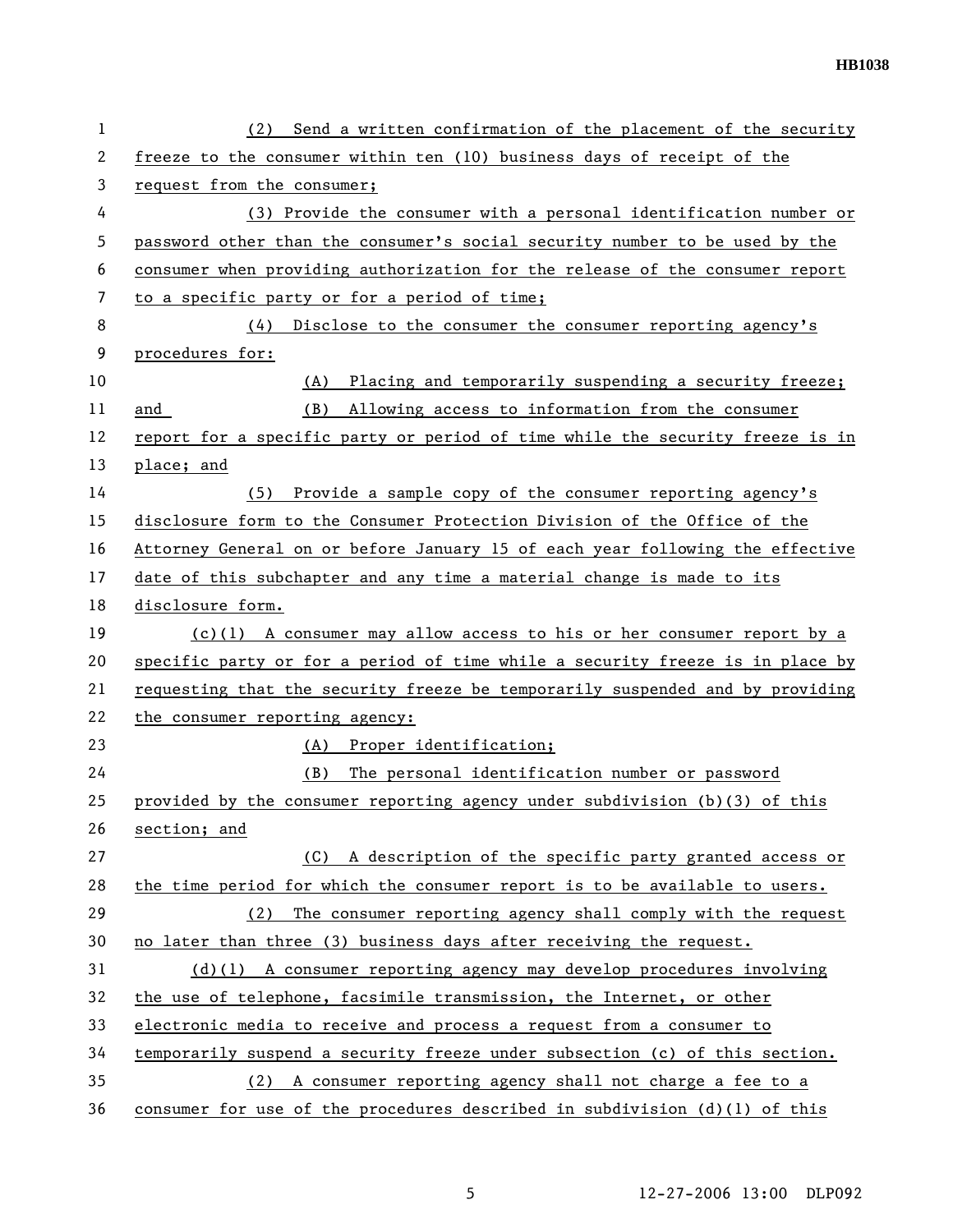| 1  | section in excess of the fees authorized under subsection (a) of this         |
|----|-------------------------------------------------------------------------------|
| 2  | section.                                                                      |
| 3  | (e) A consumer reporting agency shall remove or temporarily suspend a         |
| 4  | security freeze placed in a consumer report:                                  |
| 5  | (1) Upon a consumer's request under subsection (c) or subsection              |
| 6  | (g) of this section; or                                                       |
| 7  | $(2)(A)$ If the security freeze was placed due to a material                  |
| 8  | misrepresentation of fact by the consumer.                                    |
| 9  | (B) If a consumer reporting agency intends to remove a                        |
| 10 | security freeze under subdivision (e)(2)(A) of this section, the consumer     |
| 11 | reporting agency shall notify the consumer in writing prior to removing the   |
| 12 | security freeze.                                                              |
| 13 | (f) If a person or entity other than the consumer requests access to a        |
| 14 | consumer report subject to a security freeze in connection with an            |
| 15 | application for credit or any other use and the consumer does not allow       |
| 16 | access to the consumer report for that specific party or period of time, the  |
| 17 | requesting person or entity may treat the application as incomplete.          |
| 18 | $(g)(1)$ A security freeze shall remain in place until the consumer           |
| 19 | requests that the security freeze be removed.                                 |
| 20 | (2) A consumer reporting agency shall remove a security freeze                |
| 21 | within three (3) business days of receiving a request for removal from a      |
| 22 | consumer who provides:                                                        |
| 23 | (A) Proper identification; and                                                |
| 24 | (B)<br>The personal identification number or password                         |
| 25 | provided by the consumer reporting agency under subdivision (b)(3) of this    |
| 26 | section.                                                                      |
| 27 | A consumer reporting agency shall require proper identification of<br>(h)     |
| 28 | the consumer making a request to place or remove a security freeze.           |
| 29 | This section shall not apply to the use of a consumer report by:<br>(i)       |
| 30 | (1)(A) A person or person's subsidiary, affiliate, agent, or                  |
| 31 | assignee with which the consumer has or, prior to assignment, had an account, |
| 32 | contract, or debtor-creditor relationship for the purpose of:                 |
| 33 | Reviewing the account;<br>(i)                                                 |
| 34 | (ii) Collecting the financial obligation owing for                            |
| 35 | the account, contract, or debt; or                                            |
| 36 | (iii) Extending credit to a consumer with a prior or                          |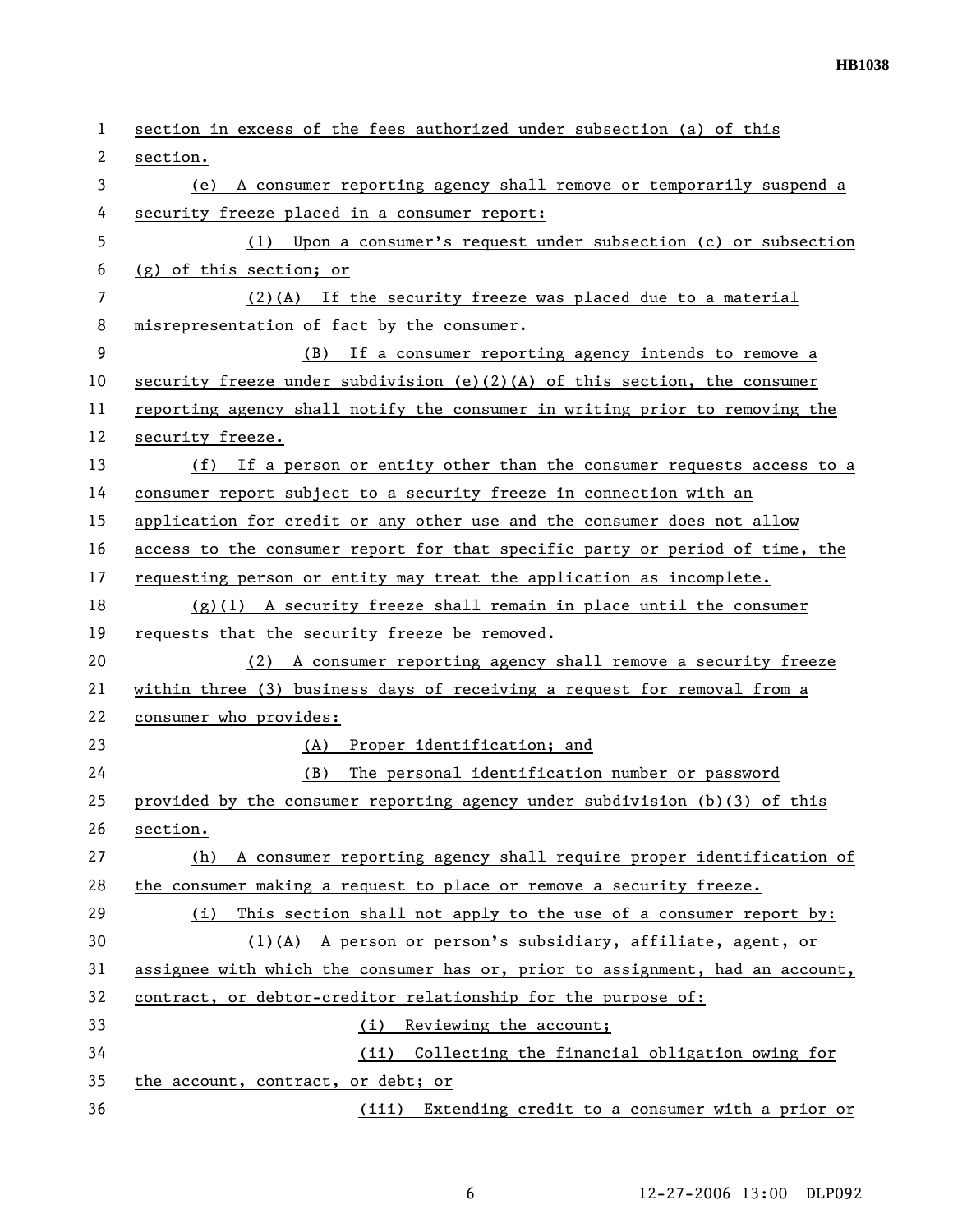| 1              | existing account, contract, or debtor-creditor relationship.                  |
|----------------|-------------------------------------------------------------------------------|
| $\overline{2}$ | For purposes of subdivision $(i)(1)(A)$ of this section,<br>(B)               |
| 3              | "reviewing the account" includes activities related to account maintenance,   |
| 4              | monitoring, credit line increases, account upgrades, and account              |
| 5              | enhancements;                                                                 |
| 6              | A subsidiary, affiliate, agent, assignee, or prospective<br>(2)               |
| 7              | assignee of a person to whom access has been granted under subsection (c) of  |
| 8              | this section to facilitate the extension of credit or another permissible     |
| 9              | use;                                                                          |
| 10             | A person acting under a court order, warrant, or subpoena;<br>(3)             |
| 11             | Officials of the Office of Child Support Enforcement of the<br>(4)            |
| 12             | Revenue Division of the Department of Finance and Administration when         |
| 13             | enforcing or seeking to enforce a support obligation under a plan described   |
| 14             | in Title IV-D of the Social Security Act;                                     |
| 15             | The Attorney General, a state agency, and their agents and<br>(5)             |
| 16             | assignees acting to investigate Medicaid fraud;                               |
| 17             | The Director of the Department of Finance and<br>(6)                          |
| 18             | Administration, the Secretary of State, and their agents or assignees acting  |
| 19             | to investigate or collect delinquent taxes or assessments, including interest |
| 20             | and penalties and unpaid court orders, or to fulfill any of their other       |
| 21             | statutory or constitutional responsibilities;                                 |
| 22             | (7) A person using credit information for prescreening under the              |
| 23             | Fair Credit Reporting Act, 15 U.S.C. §§ 1681-1681t;                           |
| 24             | (8) A person for the sole purpose of providing a credit file                  |
| 25             | monitoring subscription service to which the consumer has subscribed;         |
| 26             | (9) A consumer reporting agency for the sole purpose of                       |
| 27             | providing a consumer with a copy of the consumer's consumer report upon the   |
| 28             | consumer's request; and                                                       |
| 29             | The Consumer Protection Division of the Office of the<br>(10)                 |
| 30             | Attorney General.                                                             |
| 31             |                                                                               |
| 32             | 4-112-104. Duties of consumer reporting agency if security freeze is          |
| 33             | in place.                                                                     |
| 34             | If a security freeze is in place, a consumer reporting agency<br>(a)          |
| 35             | shall not change any of the following official information in a consumer      |
| 36             | report without sending written confirmation of the change to the consumer     |